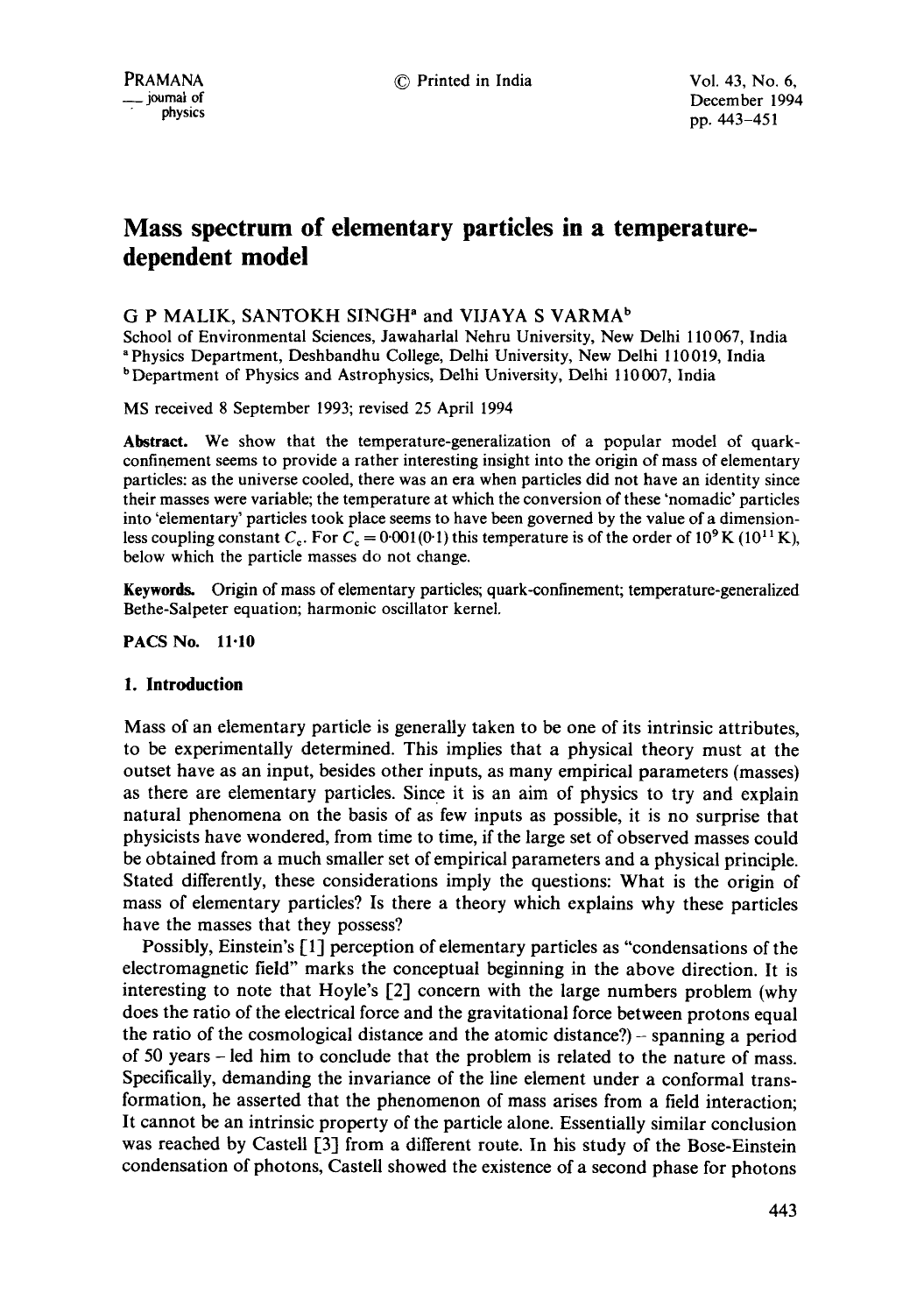which he identified with the matter in the universe. He was thus able to compute a critical temperature  $(T_c)$  of  $4.5 \times 10^{11}$  K, corresponding to a critical mass  $(m_c)$  of 39 MeV. Since  $m_c$  is about 1/3 of the mass of  $\pi$  meson, Castell interpreted this as providing a connection between the structure of the universe and the properties of elementary particles. One is thus led back to Einstein's perception of massive elementary particles as droplets of photon vapour - with cosmology playing an essential role in the scheme. Indeed, these attempts bring an impressive sweep of ideas to bear on the problem. Nonetheless, it seems to us, we must follow another approach for the most tangible realization of the aim stated above, viz., obtaining the mass spectrum of elementary particles with minimal empirical inputs. The inputs in this approach are the postulate of existence of a few quarks and a mechanism for their confinement. If the quark masses are taken as given, one may vary the parameters of the confining mechanism and attempt to identify the observed particles with the various bound states of these quarks.

Three distinct stages have marked the development of the quark-confinement picture so far. In the first stage, a variety of potentials were investigated with a view to compatibility with the phenomenological features (non-observability of free quarks, rising Regge trajectories, power-law fall off of form factors, etc.) expected of a dynamical model of hadrons  $[4, 5]$ . In the next stage, the need to incorporate these features into the framework of relativistic quantum field theory naturally led to the study of the Bethe-Salpeter  $(BS)$  equation with a variety of confining kernels  $[5, 6, 7]$ . Finally, efforts have recently been directed at investigating the deconfining effects of increasing baryon density  $[8, 9]$  and temperature  $[10, 11, 12]$ .

It is the purpose of this note to present an approach which, in a sense, integrates the three stages of development discussed above. The essence of the approach is to incorporate temperature and density in the BS equation itself, and to study the resulting temperature-generalized equation. We note that the desired generalization can be achieved irrespective of the choice of the confining kernel so long as its use is restricted to the instantaneous (or static) approximation, which indeed is the case in respect of almost all such kernels studied so far  $[5, 6, 7, 13]$ . In the next section, therefore, we deal with the temperature-generalization of the BS equation for the bound states of two quarks (treated as spinless) without specifying the kernel used. Our choice of the kernel is dealt with in  $\S$ 3. The solutions of the resulting equation and their general features are presented in §4. The final section is devoted to a discussion of our results.

## **2. Temperature-generalization of the BS equation**

The BS equation of interest is:

$$
[(P/2 + p)^2 + m^2 - i\varepsilon][(P/2 - p)^2 + m^2 - i\varepsilon] \phi(p)
$$
  
=  $(-i g^2 / \pi^2) \int d^4 q V(p - q) \phi(q)$ , (1)

which describes the bound states of two equal mass  $(m)$  particles. P and p are, respectively, the centre-of-mass and the relative 4-momenta of these particles;  $g$  is the strength of interaction between the exchanged particle and each of the constituents of the bound state; the metric used is space-preferred. Equation (1) has been written down in the ladder approximation.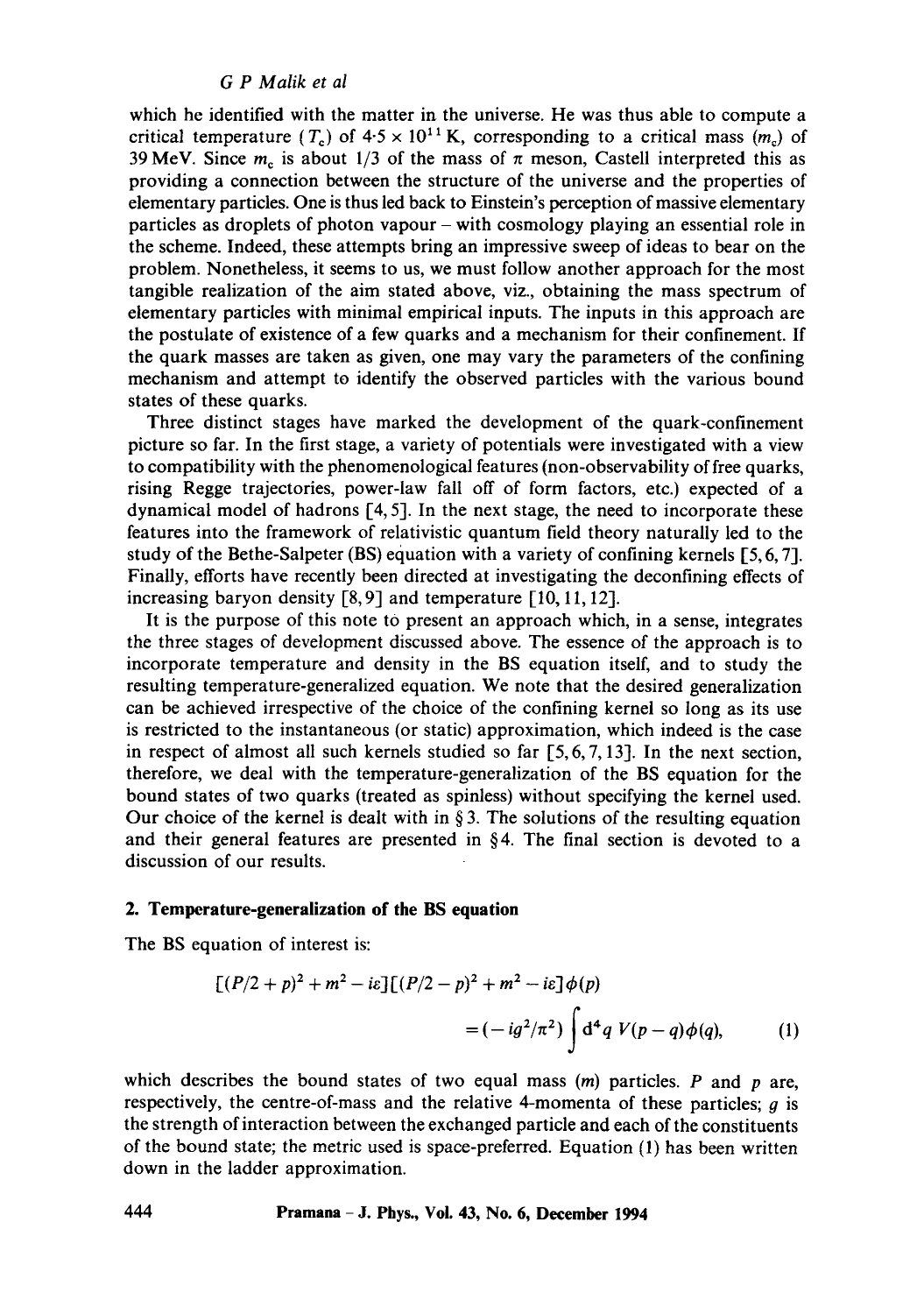In the instantaneous approximation (which neglects the time of propagation of the exchanged particle) one may set

$$
V(p - q) = (2\pi)^{-1} V(\mathbf{p} - \mathbf{q})
$$
 (2)

whence, in the frame  $(P = 0, E)$ , (1) may be written as

$$
D(p)\phi(p) = (-ig)^2/(2\pi^3) \int d^4q \ V(\mathbf{p} - \mathbf{q})\phi(q), \tag{3}
$$

where

$$
D(p) = [(p_0 + E/2)^2 - (\mathbf{p}^2 + m^2) + i\varepsilon] \times [(p_0 - E/2)^2 - (\mathbf{p}^2 + m^2) + i\varepsilon].
$$
 (4)

The choice of  $V(\mathbf{p}-\mathbf{q})$  will be spelled out shortly; it does not affect the temperaturegeneralization of the model, which is carried out as described below.

Since the RHS of (3) is a function of **p** alone and not of  $p_0$ , we may define

$$
D(p)\phi(p) = S(p),\tag{5}
$$

which satisfies the equation

$$
S(\mathbf{p}) = (-ig^2)/(2\pi^3) \int d^3q V(\mathbf{p} - \mathbf{q}) S(\mathbf{q}) I(\mathbf{q}^2),
$$
 (6)

where

$$
I(\mathbf{q}^2) = \int \mathrm{d}q_0/D(q). \tag{7}
$$

The desired generalization is achieved by affecting the following substitutions  $[14, 15, 16]$  in (7)

$$
\int dq_0 \to (2\pi i/\beta) \sum_n, q_0 \to 2\pi n i/\beta
$$
 (8)

where  $\beta = (k_{\beta} T)^{-1}$ ,  $k_{\beta}$  being the Boltzmann constant and T the temperature. Note that it is the adoption of the instantaneous approximation which enables us here to temperature-generalize the integral equation under consideration. The use of the recipe (8) in (7) requires some care. It will be seen that the recipe comprises two distinct operations, namely Wick rotation and discretization of the internal energy variable. In affecting the former, one must ensure that the poles and the cuts of the BS equation are not crossed. Thus, for  $E > 2m$ , (7), (4) and (8) yield

$$
[I(q^2) \to \sum = \frac{i\pi A(q^2)}{\beta E(q^2 + m^2)^{1/2}(q^2 + m^2 - E^2/4)},
$$
\n(9)

where

$$
A(\mathbf{q}^2) = A_1 \coth(A_2) + A_2 \coth(|A_1|),
$$
  
\n
$$
A_1 = (\beta/2)(E/2 - \sqrt{\mathbf{q}^2 + m^2}),
$$
\n(10)

and

$$
A_2 = (\beta/2)(E/2 + \sqrt{q^2 + m^2}).
$$

In the limit  $T = 0$ , (9) and (10) yield the standard result of integration over  $q_0$  in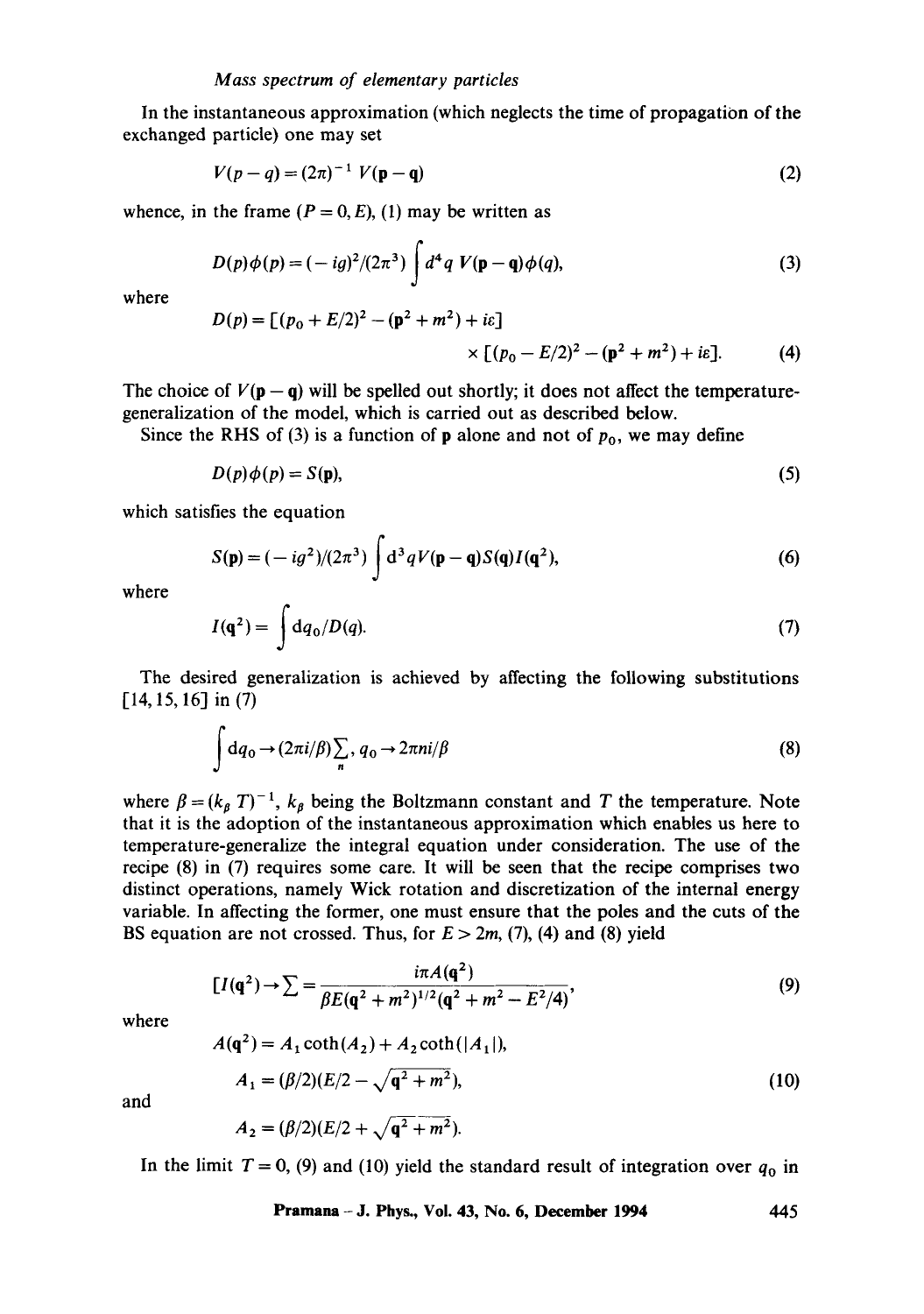(7), viz.,

$$
\int dp_0/D(q) = i\pi/[2(q^2 + m^2)^{1/2}(q^2 + m^2 - E^2/4)].
$$
 (11)

We note that the case  $E < 2m$  has been dealt with in [17].

### **3. The choice of the kernel**

We now deal with the choice of  $V(p-q)$ . Among the kernels that have been used in the BS equation to study the problem of confinement of quarks, the one that is interpretable as a harmonic oscillator in the nonrelativistic limit has been by far the most popular [5, 6, 7, 13]. This is easy to understand. Such a kernel not only confines the quarks in a steeply rising potential, yields rising Regge trajectories etc., but also possesses the virtue of being mathematically tractable. Additionally, of course, it enables one to study the oscillator on a quantum scale, an interesting problem in itself. In the following we employ a kernel originally given in [7], but in the form studied in [13]. As has been discussed [7, 13], the static limit of the usual kernel representing the exchange of a massive scalar particle of mass  $\mu$  yields merely the screened Coulomb or Yukuwa interaction of the form  $exp(-\mu r)/r$ . However, higher derivatives with respect to  $\mu$  of such a kernel soften the singularity at the origin and produce interactions rising asymptotically in configuration space and hence confining in character. Thus, following these authors, we have

$$
V(\mathbf{p} - \mathbf{q}) = \lim_{\mu \to 0} d^3 / d\mu^3 [1 / \{(p - q)^2 + \mu^2 - i\varepsilon\}]
$$
  
= 
$$
\lim_{\mu \to 0} 24\mu [\mathbf{p} - \mathbf{q})^2 - \mu^2] / [(\mathbf{p} - \mathbf{q})^2 + \mu^2]^4
$$
  
= 
$$
2\pi^2 \Delta_p \delta^3 (\mathbf{p} - \mathbf{q}).
$$
 (12)

From  $(6)$ ,  $(9)$  and  $(12)$  we obtain

$$
\Delta_p \chi(\mathbf{p}) = \frac{(\beta E/g^2)(\mathbf{p}^2 + m^2)^{1/2}(\mathbf{p}^2 + m^2 - E^2/4)\chi(\mathbf{p})}{A(\mathbf{p}^2)},
$$
(13)

where

$$
\chi(\mathbf{p}) = \frac{A(p^2)S(\mathbf{p})}{(p^2 + m^2)^{1/2}(p^2 + m^2 - E^2/4)}.
$$
\n(14)

In interpreting (13), the many body origin of the BS equation from which it is derived must be borne in mind. The building blocks of the latter equation are the finite-temperature Green's functions. Recall that the one-particle temperature Green's function describes the motion of one particle added to the many-body system. Since such a function is a propagator, it contains detailed dynamic information; besides, it contains all statistical mechanical information because it is an expectation value in the grand canonical ensemble [18]. Thus, the  $T \neq 0$  BS equation may be said to provide a description of the many-body system whose constituents are in a paired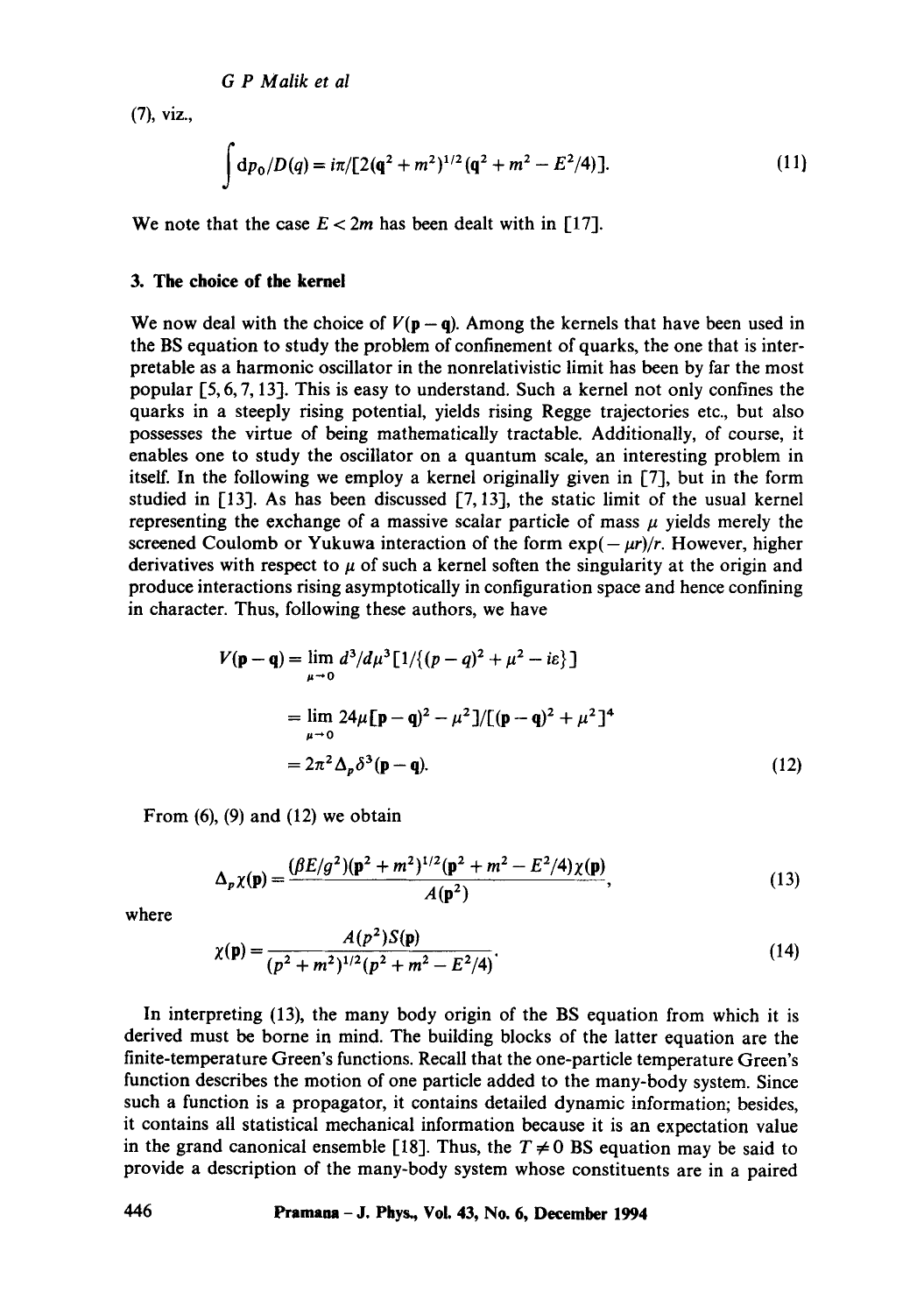### *Mass spectrum of elementary particles*

state [19]. It will be seen that the chemical potential of the species being considered has not been incorporated into our equation; this is easily achieved by replacing  $p^2/(2m)$  by  $p^2/(2m) + \tilde{\mu}$  in (9) and (10), where  $\tilde{\mu}$  is the chemical potential. In the  $\tilde{\mu} = 0$ limit being considered by us, one may regard the  $T = 0$  BS equation as describing the bound-state of a 2-particle system in a heated vacuum [20]. Correspondingly, (13) may be said to describe the bound-state system interacting via a temperaturemodified potential [21].

#### **4. The solutions**

We now proceed to solve (13). Setting

$$
\chi(\mathbf{p}) = \chi_l(p) \ Y_{l,m}(\Theta, \Phi)/p, \quad (p = |\mathbf{p}|)
$$
\n(15)

the radial part of (13) may be separated as

$$
\chi_l''(k) - \left[l(l+1)/k^2\right]\chi_l(k)
$$
  
= 
$$
\frac{(\beta Em^5/g^2)(1+k^2)^{1/2}\left[k^2+1-E^2/(4m^2)\right]\chi_l(k)}{A(k^2)},
$$
 (16)

where  $k$  is the dimensionless variable

$$
k = p/m.\tag{17}
$$

The definitions

$$
\alpha = \beta E m^5 / g^2
$$
  
\n
$$
s_1 = (m\beta/2) [E/(2m) - 1], T_1 = \tanh(s_1)
$$
  
\n
$$
s_2 = (m\beta/2) [E/(2m) + 1], T_2 = \tanh(s_2)
$$
  
\n
$$
\tilde{k}^2 = \beta p^2 / (4m) = m\beta k^2 / 4, T_3 = \tanh(\tilde{k}^2)
$$
  
\n
$$
\gamma^2 = E^2 / (4m^2) - 1 > 0
$$
\n(18)

enable us to write the multiplier of  $\chi_l(k)$  on the RHS of (16) as

$$
\frac{\alpha(1+k^2)^{1/2}(k^2-\gamma^2)(T_2+T_3)(T_1-T_3)}{s_1 T_1 + s_2 T_2 - T_3^2(s_1 T_2 + s_2 T_1) + Z_1 T_3 + Z_2 \tilde{k}^2}
$$
\n(19)

where

$$
Z_1 = T_1 T_2(s_1 - s_2) + s_2 - s_1
$$
  
\n
$$
Z_2 = T_1 - T_2 - 2T_1 T_2 T_3 + 2T_3 + T_3^2 (T_2 - T_1).
$$

From (19) it is transparent that we shall get temperature-independent results so long as s<sub>1</sub> and s<sub>2</sub> are large enough to yield  $T_1 = T_2 = 1$ . For  $m = 1.5$  GeV and  $C_c = g^2/m^{2.5} = 0.1$ , this is found to be so for T up to about  $10^{11}$  K. For temperatures exceeding this, we resort to the high-temperature approximation, viz.,

$$
T_3 = \tanh(\tilde{k}^2) = \tilde{k}^2. \tag{20}
$$

**Pramana - J. Phys., Vol. 43, No. 6, December 1994 447**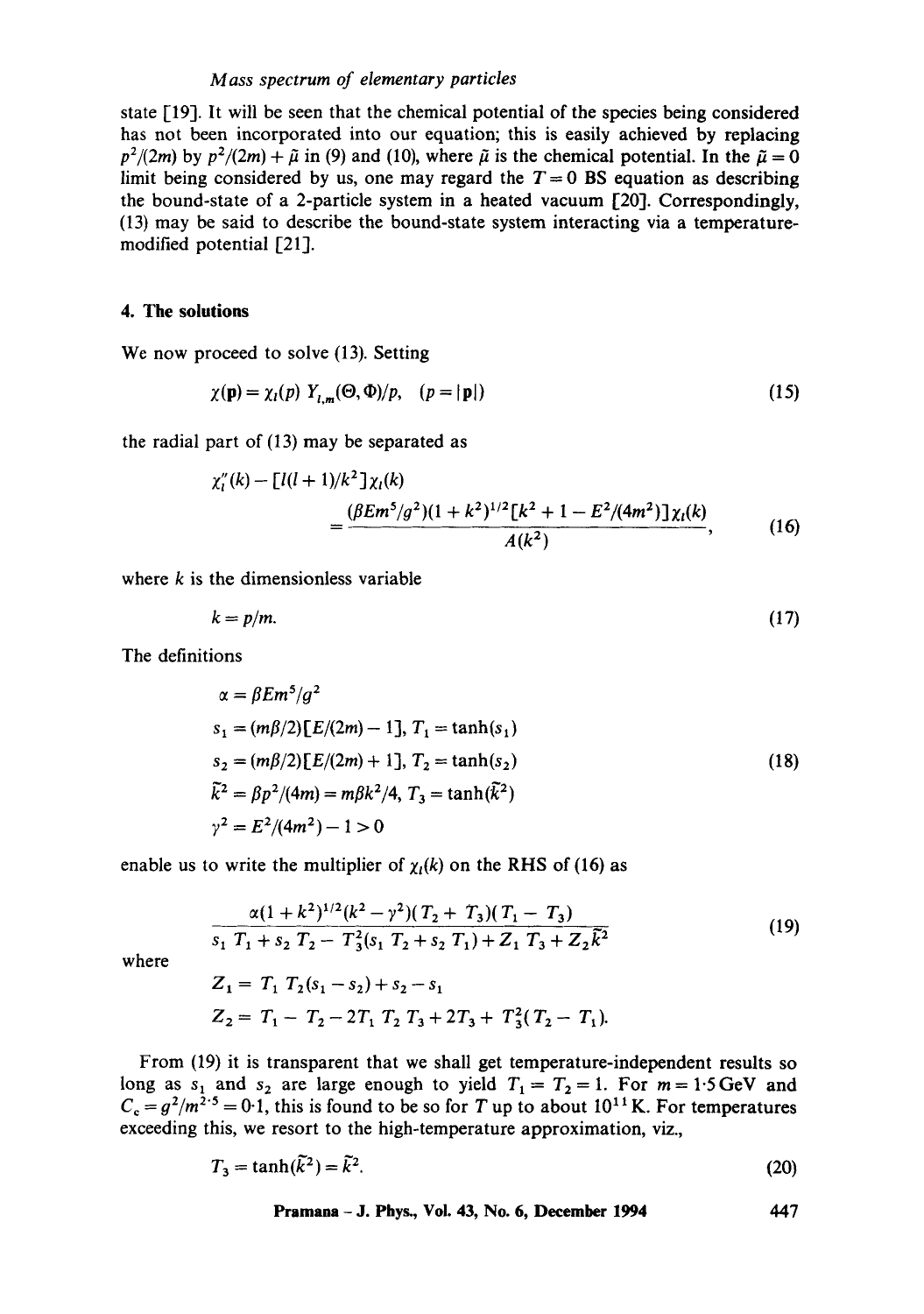On retaining terms to order  $\tilde{k}^2$ , (19) is given by

$$
\frac{\alpha(1+k^2)^{1/2}(k^2-\gamma^2)\left[T_1 T_2+\bar{k}^2(T_1-T_2)\right]}{\left[s_1 T_1+s_2 T_2+\bar{k}^2\{(s_2-s_1)(1-T_1 T_2)+T_2-T_1\}\right]}
$$
\n
$$
=\frac{\alpha\left[-T_1 T_2\gamma^2+k^2\left\{-(1/4)m\beta\gamma^2(T_1-T_2)+(1-\gamma^2/2) T_1 T_2\right\}\right]}{u_1 \left[1+(1/4)u_2 m\beta k^2/u_1\right]}
$$
\n(21)

where we have assumed the kinematics to be nonrelativistic  $(k \ll 1)$ , and have set

$$
u_1 = s_1 T_1 + s_2 T_2
$$
  
\n
$$
u_2 = (s_2 - s_1)(1 - T_1 T_2) + T_2 - T_1.
$$
\n(22)

Substitution of (21) into (16) yields a Schrödinger equation with a rational potential. Note that if it should turn out that

$$
u = (u_2/u_1)(m\beta k^2/4) \ll 1
$$
\n(23)

for the values of  $m$ ,  $g$  and  $T$  of interest, then (21) can be cast into a particularly simple form:

RHS of (16) = 
$$
-Q^2 + \Lambda^2 k^2
$$
, (24)

where

$$
Q^2 = \alpha T_1 T_2 \gamma^2 / u_1 \tag{25}
$$

and

$$
\Lambda^{2} = (\alpha/u_{1})[(1/4)m\beta\gamma^{2}(u_{2} T_{1} T_{2}/u_{1} + T_{2} - T_{1}) + T_{1} T_{2}(1 - \gamma^{2}/2)]. \quad (26)
$$

From (16) and (24) we therefore obtain

$$
\chi_l''(k) + \left[Q^2 - \Lambda^2 k^2 - l(l+1)/k^2\right] \chi_l(k) = 0, \tag{27}
$$

which is readily recognized as the Schrödinger equation for the (energy-dependent) spherical oscillator potential. The energy eigenvalues of (27) may be numerically obtained from

$$
Q^2/(2\Lambda) = (n+3/2); \tag{28}
$$

the eigenfunctions of the equation being given by

$$
\chi_{n,l} \sim {}_1F_1(-n_r, l+3/2; \Lambda k^2),\tag{29}
$$

where  $n = (n - 1)/2$ .

Equation (16)-together with (19) and (27)-enables us to study the model under consideration over a wide range of temperatures. We have done so for several choices of m (e.g.,  $m = 5, 10 \text{ MeV}$  and 1.5 GeV) and the dimensionless coupling constant  $C_c = g/m^2$ <sup>5</sup> (e.g.,  $C_0 = 0.001$  to 1.0). The consistency of our approximations has been checked by calculating the expectation value of

$$
\langle k^2 \rangle_n = \langle \beta p^2 / (4m) \rangle_n = (2n + 3)(\beta m / 8\Lambda).
$$
 (30)

## **448 Pramana- J. Phys., Vol. 43, No. 6, December 1994**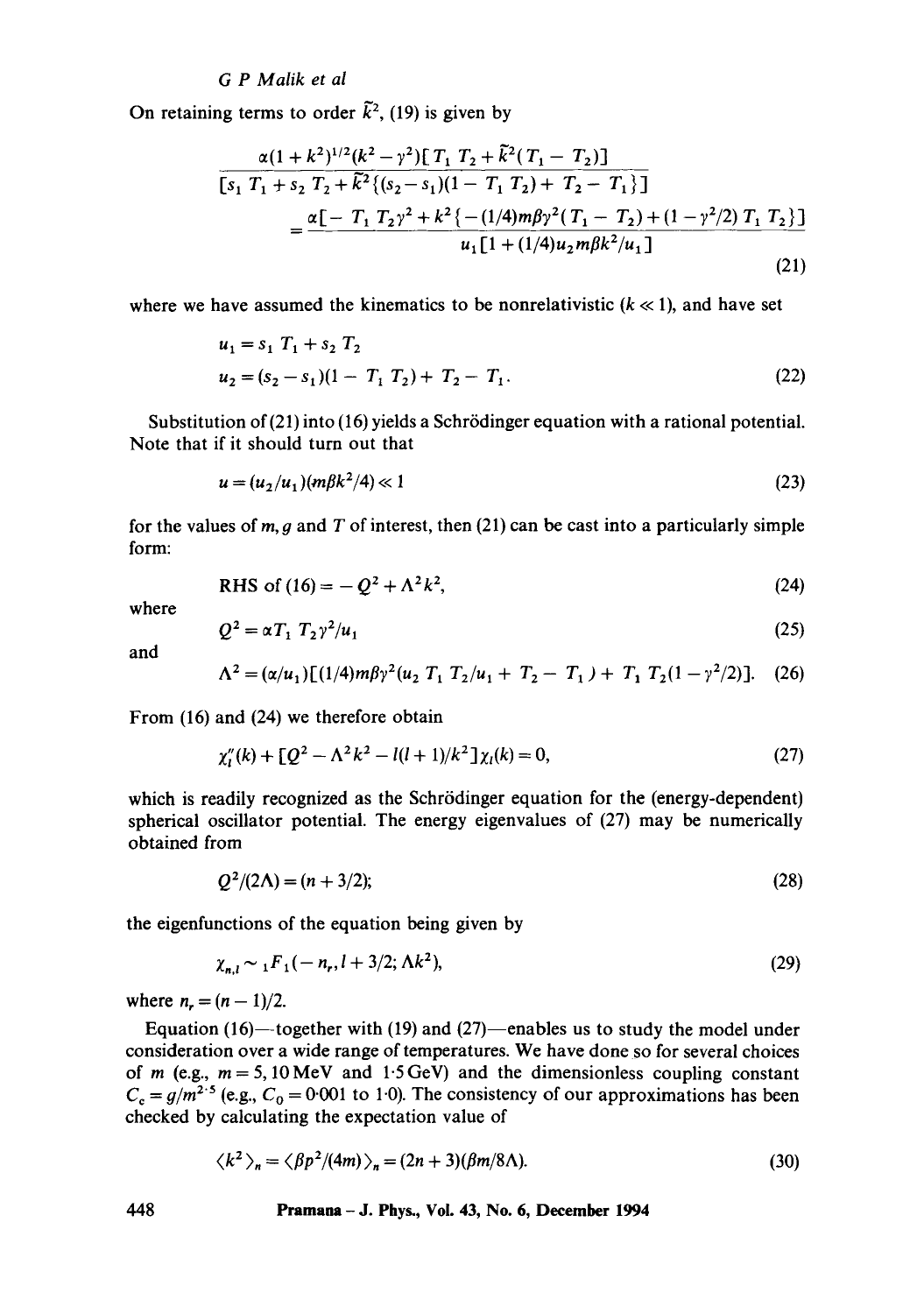## *Mass spectrum of elementary particles*

From (30) the validity of (20) can be directly checked; also we can now calculate u and hence check the accuracy of the approximation made in (23). Indeed, for a fixed m, one may not expect our approximations to be valid for all values of  $C_{\rm c}$ . The general features of the temperature-generalized model considered by us are:

(a) For any chosen value of m, there exists an upper limit for  $C_c$  up to which our approximations, viz., (20) and (23) are valid.

(b) For any admissible values of m and  $C<sub>c</sub>$  there exists a certain temperature T up to which the model admits solutions which differ little from the corresponding solutions for the  $T = 0$  model. For  $m = 1.5$  GeV and  $C_c = 0.001$ , for which we present our results in table 1 as an illustration,  $T<sub>c</sub>$  is of the order of 10<sup>9</sup> K.

(c) For  $T > T_c$ , the energy eigenvalues of the system increase with temperature. This result is consistent with the accepted view that the force between the quarks, or the "spring constant", increases with their separation since--after a threshold temperature  $(T_c)$ —one would expect the separation between the constituents of our system to increase.

(d) We have restricted our study of the model up to a temperature  $T$  for which  $k_B T \le m$ , since it would be clearly inadmissible to trust the results of a nonrelativistic approach beyond this temperature.

(e) For values of  $C<sub>c</sub>$  for which the approximation made in (23) does not hold, one must indeed resort to a study of the Schrödinger equation with the rational potential, viz., (21).

# **4. Concluding remarks**

a) That the use of the recipe given in (8) enables one to obtain the analytic expression for any  $T \neq 0$  Feynman diagram from its  $T = 0$  counterpart is familiar to most workers

| for $m = 1500$ MeV and $Cs = 0.001$ at different temperatures. The final entries in<br>each column correspond, for the $n = 0$ state, to the values of $\langle \tilde{k}^2 \rangle$ and u [see eqs<br>$(20)$ and $(23)$ ], respectively. |                    |                    |                    |                    |  |  |  |  |
|-------------------------------------------------------------------------------------------------------------------------------------------------------------------------------------------------------------------------------------------|--------------------|--------------------|--------------------|--------------------|--|--|--|--|
| $0 - 1 \times 10^{9}$                                                                                                                                                                                                                     | $1 \times 10^{10}$ | $1 \times 10^{11}$ | $1 \times 10^{12}$ | $1 \times 10^{13}$ |  |  |  |  |
|                                                                                                                                                                                                                                           |                    |                    |                    |                    |  |  |  |  |

**Table** 1. The first ten energy eigenvalues of the temperature-generalized model

| Temp(K)                       | $0 - 1 \times 10^{9}$ | $1 \times 10^{10}$ | $1 \times 10^{11}$ | $1 \times 10^{12}$ | $1 \times 10^{13}$ |
|-------------------------------|-----------------------|--------------------|--------------------|--------------------|--------------------|
| n                             |                       | $E_n$ (MeV)        |                    |                    |                    |
| $\bf{0}$                      | 3003 179              | 3004.164           | 3008-858           | 3019051            | 3040.895           |
|                               | 3005.294              | 3006.012           | 3012.445           | 3026.746           | 3057.331           |
| 2                             | 3007.406              | 3007.837           | 3015.569           | 3033.434           | 3071.579           |
| 3                             | 3009.516              | 3009.737           | 3018.404           | 3039.492           | 3084.455           |
| 4                             | 3011.622              | 3011.723           | 3021.036           | 3045.103           | 3096.356           |
| 5                             | 3013.726              | 3013.767           | 3023.516           | 3050.373           | 3107.510           |
| 6                             | 3015-826              | 3015.842           | 3025.874           | 3055.369           | 3118.062           |
|                               | 3017-924              | 3017.930           | 3028.136           | 3060.139           | 3128.131           |
| 8                             | 3020-018              | 3020.020           | 3030.316           | 3064.719           | 3137.775           |
| 9                             | 3022.110              | $3022 \cdot 111$   | 3032-429           | 3069-133           | 3147.058           |
| $\langle \tilde{k}^2 \rangle$ |                       | 0.42,              | 0.07,              | $0.01$ ,           | 0.003,             |
| u                             |                       | 0.07               | 0.05               | 0.01               | $0.005$ ,          |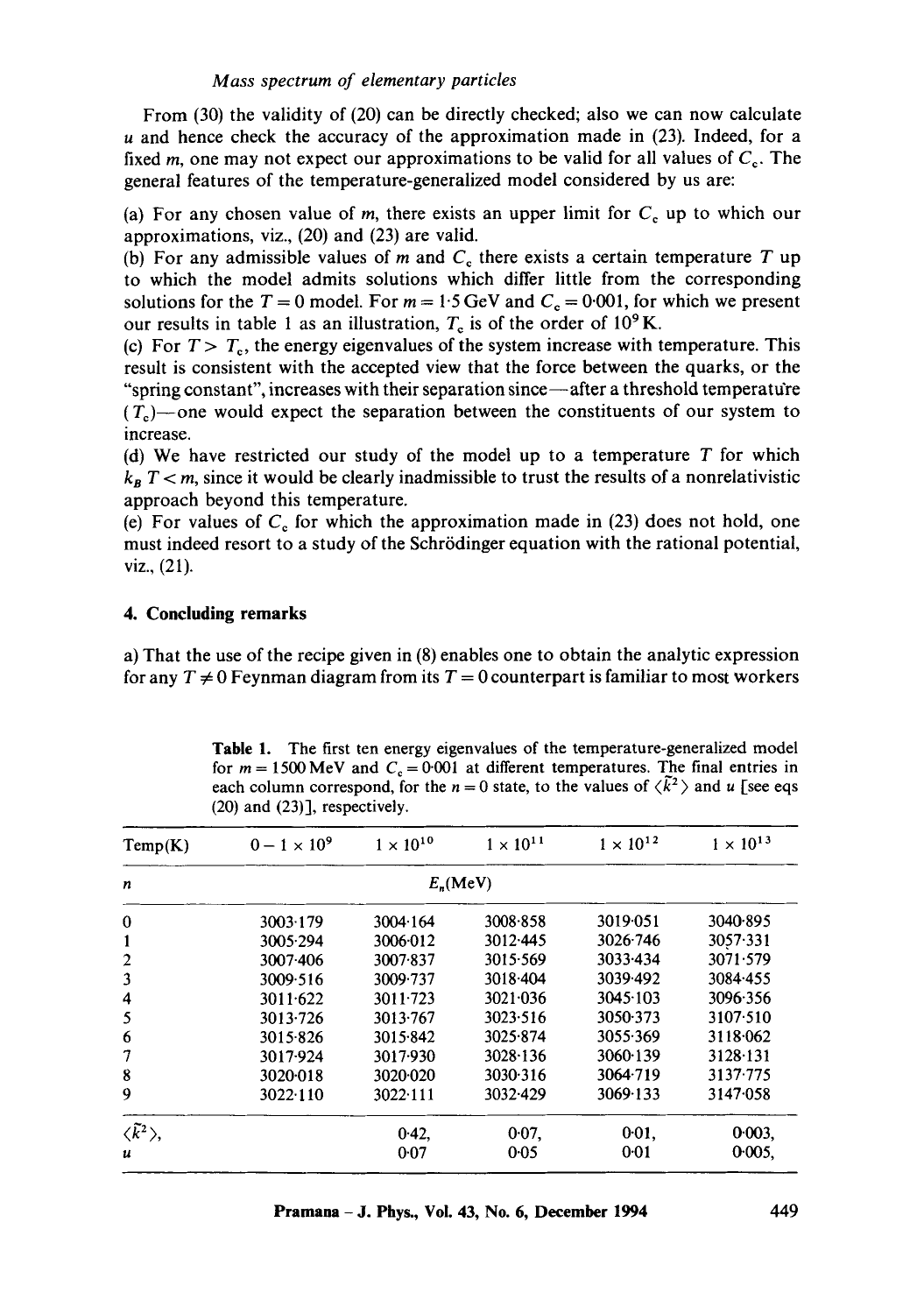in condensed matter physics/finite temperature field theory (for a brief description of the origin of the recipe, we refer the reader to  $[22]$ ). What we have been concerned with in this paper is the temperature-generalization of an *integral equation,* which incorporates not only the sum of a class of Feynman diagrams, but also the (to be determined) Bethe-Salpeter wavefunction. That the recipe should suffice for this purpose is, perhaps, not clear. One might therefore desire that an *ab initio* derivation of the  $T \neq 0$  Bethe-Salpeter equation be attempted to check if, in fact, the use of the recipe yields the same equation. Such an exercise has already been done for the Bethe-Salpeter equation for the bound states of a many electron-proton system [19]: it relies on the familiar property of periodicity of the Green's functions in the variable  $\tau (= i\beta)$ , and the homogeneity of the medium; it does not require any additional assumptions. The result is, of course, that the  $T \neq 0$  equation derived from first principles agrees with the  $T \neq 0$  equation obtained via the well-known recipe used by us 1,22]. We note that a careful interpretation of the thermal Bethe-Salpeter equation has been given in the text.

b) It seems worthwhile to draw attention to somewhat different frameworks within which the effect of temperature on hadron properties has been recently investigated. Bernard and Meissner [12], for example, use the topological chiral soliton model based on a nonlinear meson theory of interacting pions ( $\rho$ -and w- mesons) for the description of the nucleon. The nucleon properties are determined by the mesonic parameters. For the temperature-dependence of these meson parameters, they use rigorous results from chiral perturbanon theory as well as predictions from the Nambu-Jona-Lasinio model. Another approach to the problem employs the Monte Carlo methods to study SU(2) Yang-Mills theory on a lattice at finite temperature  $[25, 26, 27]$ . In each of these investigations a physical property of primary interest is the temperature which marks the transition between the unconfined and the confined phases. Indeed, the signal of this transition is different in the two approaches. Thus, Bernard and Meissner  $[12]$  find that close to a certain temperature, the effective nucleon mass decreases sharply and the baryon charge is spread out. Eventually, nucleons lose their individual character, which is taken to be the signal of deconfinement. Kuti *et al* [26], on the other hand, distinguish the two phases by the different behaviours of a correlation function defined in terms of thermal Wilson loops. Interestingly enough, the transition temperatures in the two approaches are, respectively, 180 MeV and  $160 \pm 30$  MeV. These translate to about  $10^{12}$  K. If we interpret the temperature regime in which our bound state system has non-constant energy eigenvalues as the unconfined phase, the corresponding temperature in our approach is of the order of  $10^{11}$  K for  $C_c = 0.1$ .

c) The incorporation of chemical potential into the model has been discussed in the text; it is easy to see that while it will shift the spectrum of bound state eigenvalues, it will not alter the general features of the solutions obtained by us. Work is currently in progress to study the effect of temperature and chemical potential in bringing about the deconfining phase.

d) That the elementary particles had a 'nomadic' phase before they found their niche seems to be a rather interesting result; see also [12] in this connection. We note that we have been led to it by following an approach which incorporates temperature in the dynamics itself. It seems pertinent to conclude by drawing attention to what seem to be significant results obtained by following the same approach in another field, viz., astrophysical plasmas  $[21-24]$ .